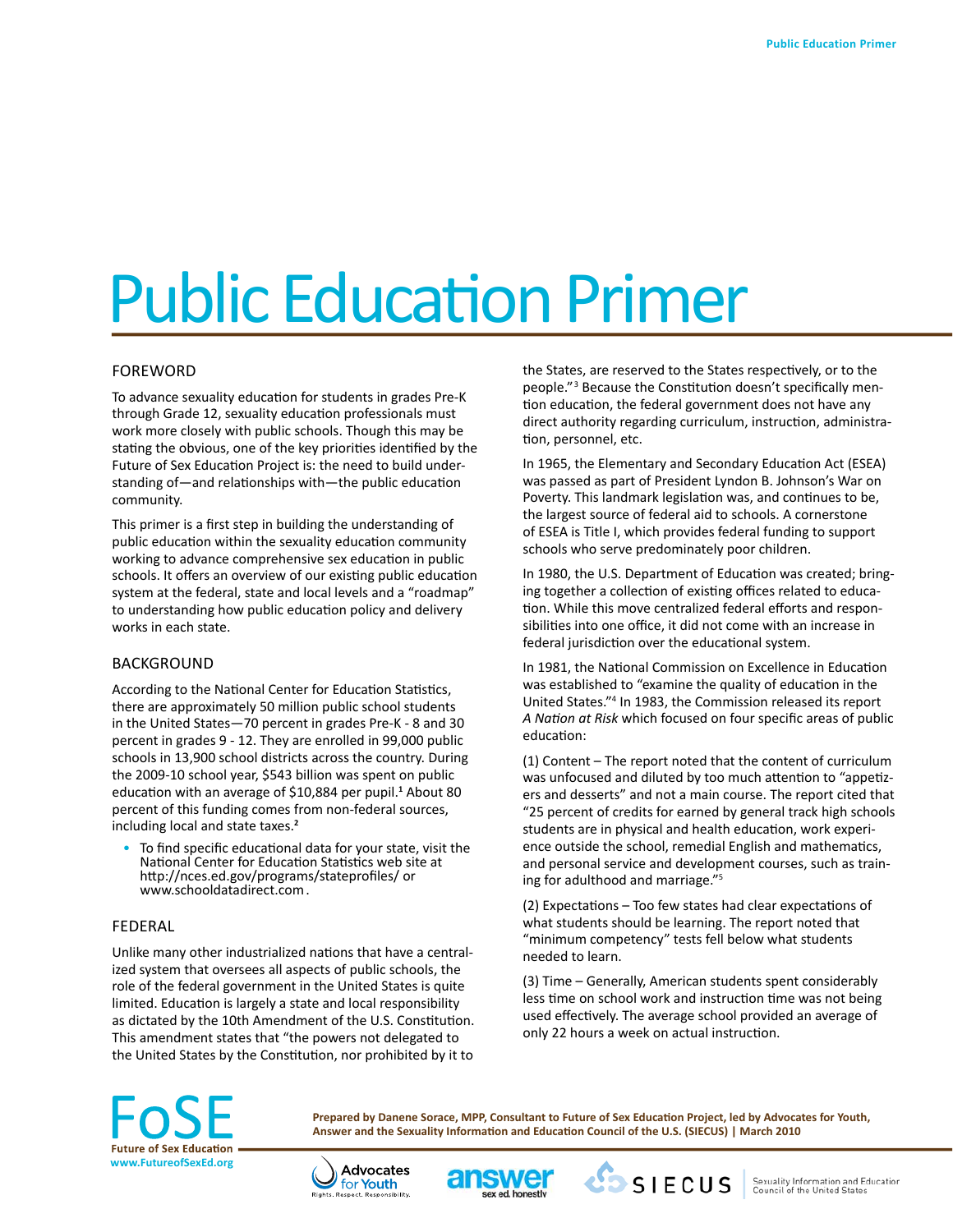(4) Teaching - Not enough highly-qualified individuals are interested in being teachers—too many are drawn from the bottom 25 percent of graduating high school students—and pre-professional training is not effectively preparing teachers for classroom instruction.

This report laid the groundwork for future reform efforts especially in regards to achievement, testing and standardsbased reform.

In 1994, under the Clinton administration, ESEA was reauthorized and renamed Improving America's Schools Act (IASA). IASA, coupled with Goals 2000: Educate America Act which also passed in 1994, provided states greater flexibility to utilize Title I funding to support learning for all students. The legislation required states to establish content and performance standards, determine methods of learning assessment and establish accountability systems.<sup>6</sup> The focus was on improving educational systems and allowed states to better coordinate various federal funding efforts (i.e., the other provisions of ESEA which remained a part of IASA) into one comprehensive plan.

While IASA and Goals 2000: Educate America Act did attempt to link standards and assessment to accountability, neither act provided a "carrot or stick" to actually enforce accountability among schools.

This changed in 2002 with the passage of the No Child Left Behind (NCLB) Act under the George W. Bush administration, which tied funding directly to school performance. NCLB is another evolution of the ESEA and it significantly expanded the federal government's role in education. Like the original Elementary and Secondary Education Act, NCLB continued to provide financial aid for disadvantaged students under Title I.

The chief goal of NCLB is to increase the accountability of schools to ensure student academic progress. It requires:

- Annual testing Students in grades 3-8 must be tested annually in reading and math and once during elemen- tary, middle and high school in science. Individual states are required to develop academic standards and testing systems that align to the state standards.
- Academic Progress Each state is required to meet ad- equate yearly progress targets—known as AYP's—so that by the 2013-2014 school year, all students are "profi- cient" on the state tests.
- Report Cards Every state must issue a public report card which details percent of students tested, student achievement as indicated by test scores, trend data and other indicators.7

• Teacher Qualifications – Teachers who are teaching core subjects must be highly qualified. As defined by NCLB, this means a teacher must have a bachelor's degree, full state certification or licensure and prove that they know each subject they teach.

NCLB emphasized "educational practices supported by rigorous evidence" and allocated about \$1 billion to set up research-based reading programs. This has been a challenge for schools since there is not a great deal of empirical evidence to support various classroom practices. In addition, it is challenging to translate research into practice given the variance from district to district.

Advocates of NCLB claim that reading and math scores have increased and the data generated from testing helps schools meet the needs of their students. They believe that because schools are held accountable, they are doing a better job educating students. However, detractors of NCLB believe that too much emphasis is being placed on testing and that teachers are being forced to "teach to the test." In addition, because states are developing their own standards and assessments there is wide variation among states such that student learning—and associated testing scores—vary from state to state. Finally, because of the emphasis on meeting testing benchmarks in core academics both in terms of instructional time and resource allocation, other subject areas including art, music, physical education and health receive short shrift.

NCLB expired on September 27, 2007 and is currently operating under a continuing resolution which means that it is awaiting formal reenactment. Since then, there have been numerous Congressional hearings regarding proposed revisions. A major theme among proposed revisions is to develop additional measures of accountability beyond tests. To learn more about suggested reforms, go to:

- 1. Education Commission of the States' NCLB Reauthorization Database at: http://www.ecs.org/html/educationIssues/NCLBreauthorization/NCLB\_parapro\_DB\_intro.asp
- 2. National Educational Association at www.nea.org/esea
- 3. Public Education Network at www.pen.org/ engagingthepublic.asp

The Obama administration has taken up the reauthorization of ESEA. (It is no longer referred to as No Child Left Behind.) In March of 2010, the Obama Administration released *A Blueprint for Reform: The Reauthorization of the Elementary and Secondary Education Act*.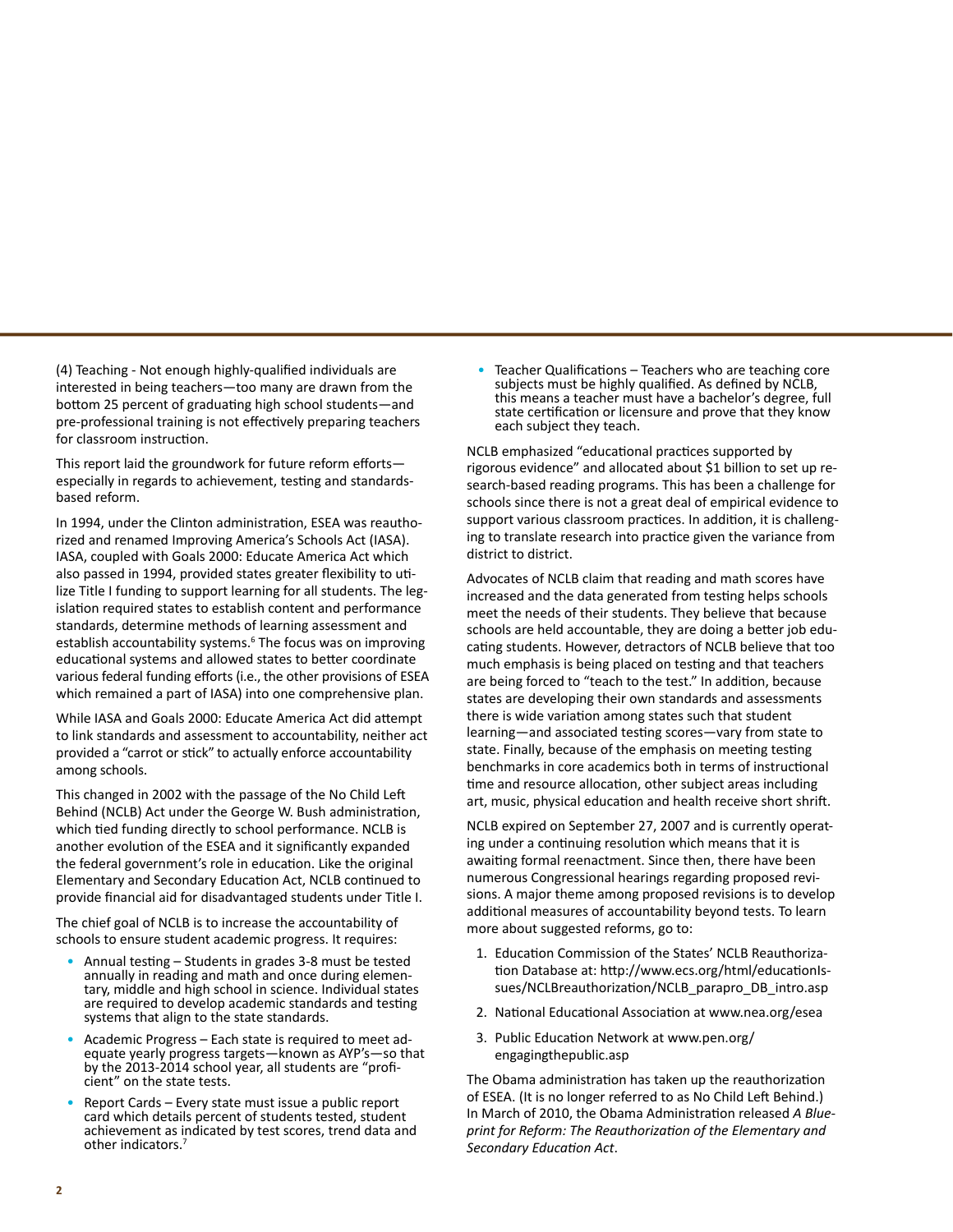The blueprint builds from two reforms already underway: Race to the Top and the Common Core Standards Initiative.

## Race to the Top

One way that the Obama administration has been able to affect change outside of the scope of ESEA is through the America Recovery and Reinvestment Act (ARRA). Four billion dollars has been allocated to the "Race to the Top" competitive grant program which outlines four priority areas: (1) improving teacher and principal effectiveness to ensure that every classroom has a great teacher and every school has a great leader; (2) providing information to families to help them evaluate and improve their children's schools, and to educators to help them improve their students' learning (3) implementing college- and career-ready standards and developing improved assessments aligned with those standards; and (4) improving student learning and achievement in America's lowest-performing schools by providing intensive support and effective interventions.

To be eligible to apply, states must have no barriers linking data on student achievement to teachers and principals for the purposes of evaluation (i.e., teachers and principals are evaluated based on how well their students perform on tests) and must allow charter schools to operate in their state. Given that most states are facing huge deficits, the prospect of this level of federal funding has propelled states—and teacher unions—to make various reforms in order to be eligible.

#### Common Core Standards Initiative

The Common Core Standards Initiative, led by the Council of Chief State School Officers and the National Governor's Association, is working to establish some consistency and rigor among standards across the states. This effort complements the Obama administration's focus on implementing collegeand career-ready standards. So far, 48 states have signed up to be a part of this process. (To learn more about the Common Core Standards Initiative see www.commonstandards.org.)

At first glance, the President's FY11 federal budget continues to build from the Race to the Top program and seeks to further consolidate and streamline federal funding initiatives around a few broad principles. There are mixed reviews regarding the balance of funding available for competitive grant programs versus formulary grants. There is more funding

available for the former than the latter in the proposed budget, and this has some concerned about how this will serve all students, instead of some.<sup>8</sup>

## **STATE**

With limited federal responsibility for education, each state is therefore responsible for organizing its own public education system. Typically, policies governing education are set by a state board of education which in turn works with a state department of education.

#### State Boards of Education

Members of state boards of education are typically elected by the public or appointed by the governor with some members serving in an ex-officio capacity depending on whether they hold another position in government concurrently. The strength of individual state boards of education varies. In some states, like New York, the state board of education is very powerful. In others states, they merely serve an advisory role and the state legislature is responsible for policy decisions. Of special interest, there are 18 states that have students on their boards of education. They include: Alaska, California, Connecticut, District of Columbia, Guam, Hawaii, Iowa, Maine, Maryland, Massachusetts, Montana, Nevada, New Jersey, North Carolina, Tennessee, Washington, West Virginia, and Vermont.9

#### State Departments of Education

Each state has a department of education headed by a chief state school officer, more commonly known as the Superintendent of Public Instruction or the Commissioner of Education (titles vary by state). State departments of education are generally responsible for disbursing state and federal funds to local school districts, setting parameters for the length of school day and year, teacher certification, testing requirements, graduation requirements, developing learning standards and promoting professional development. Generally, the chief state school officer is appointed by the Governor though in a few states they are elected.<sup>10</sup>

To find out about the structure of your state's Board of Education and its authority, see the National Association of State Boards of Education's State Education Gover- nance Model chart at www.nasbe.org.